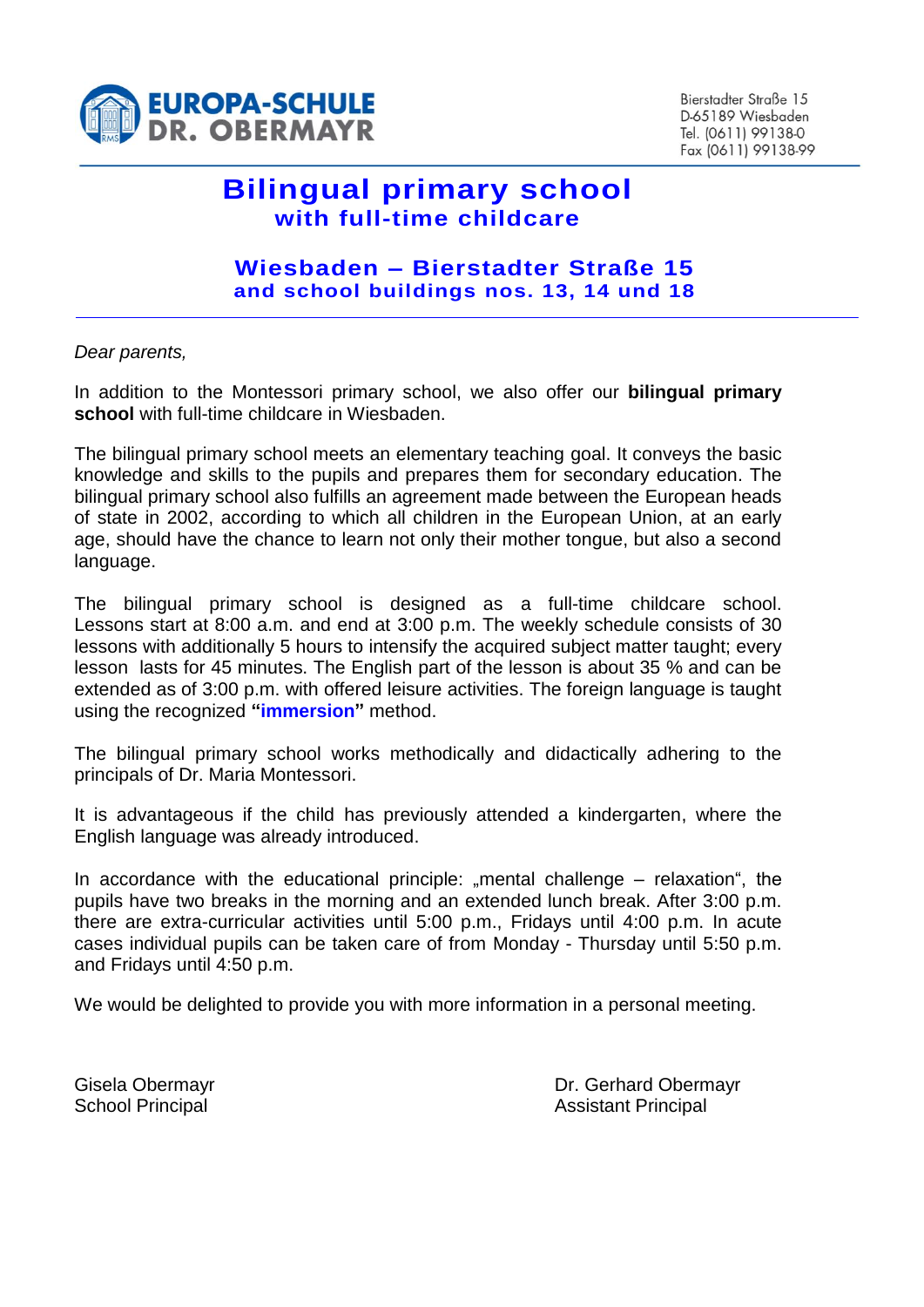## **The concept**

In accordance with the Hesse school regulations for primary educational standards and content, the bilingual primary school works according to the Montessori principles. The classrooms consist of learning and work areas with a variety of Montessori educational material, the so-called "intelligent material". The teachers function as *helping educators*, who support and assist the child when using the materials.

The environment is designed as a learning-conducive area, which motivates the children to work. The material illustrates the teaching material and stimulates the intrinsic activity of the child. The child is offered different possibilities to understand facts and issues and learns how to concentrate and check his or her own results.

The classes consist of approximately 22-24 pupils, thereby allowing differentiated teaching and individual tutoring. In addition to cognitive learning, a further focus is on the mediation of social skills, through for example group work, and an early start in linguistic and cultural areas.

## **Full-time care**

The bilingual primary school provides all-day care. The lessons and free-choice sessions are from 8:00 a.m. until 3:00 p.m. Participation in extra-curricular activities and additional tutoring is voluntary and takes place from 3:00 p.m. until 5:00 p.m.

Time: Monday - Thursday from 3:15 p.m. until 5:00 p.m., possible care until 5:50 p.m. in particular cases

> Friday from 3:15 p.m. until 4:00 p.m., possible care until 4:50 p.m. in particular cases

The after-school care for primary school pupils and the daycare at the Rosenkindergarten including preschool for 3 - 6 year old children have the following opening hours:

Monday to Thursday from 07:30 a.m. until 6:00 p.m.

Friday from 07:30 a.m. until 5:00 p.m..

## **Timetables**

The timetable ensures an effective learning organisation. The 35 lessons à 45 minutes per week are from Monday to Friday from 8:00 a.m. until 3:00 p.m. including in-depth free-choice learning. The long break at noon allows a common lunch in the school canteen and time to play ("moving primary school") in the playground with the pupils from other classes.

## **Daily routine after lessons**

Extra-curricular activities start after 3:00 p.m. The school offers a varied programme in English and German. Leisure activities include for example playtime, arts and crafts, gymnastics, swimming, cooking, music, computer studies, drama workshop, walks and scientific experiments. As from Grade 3, the second foreign language French or Spanish can be learned using songs and games once a week for two hours.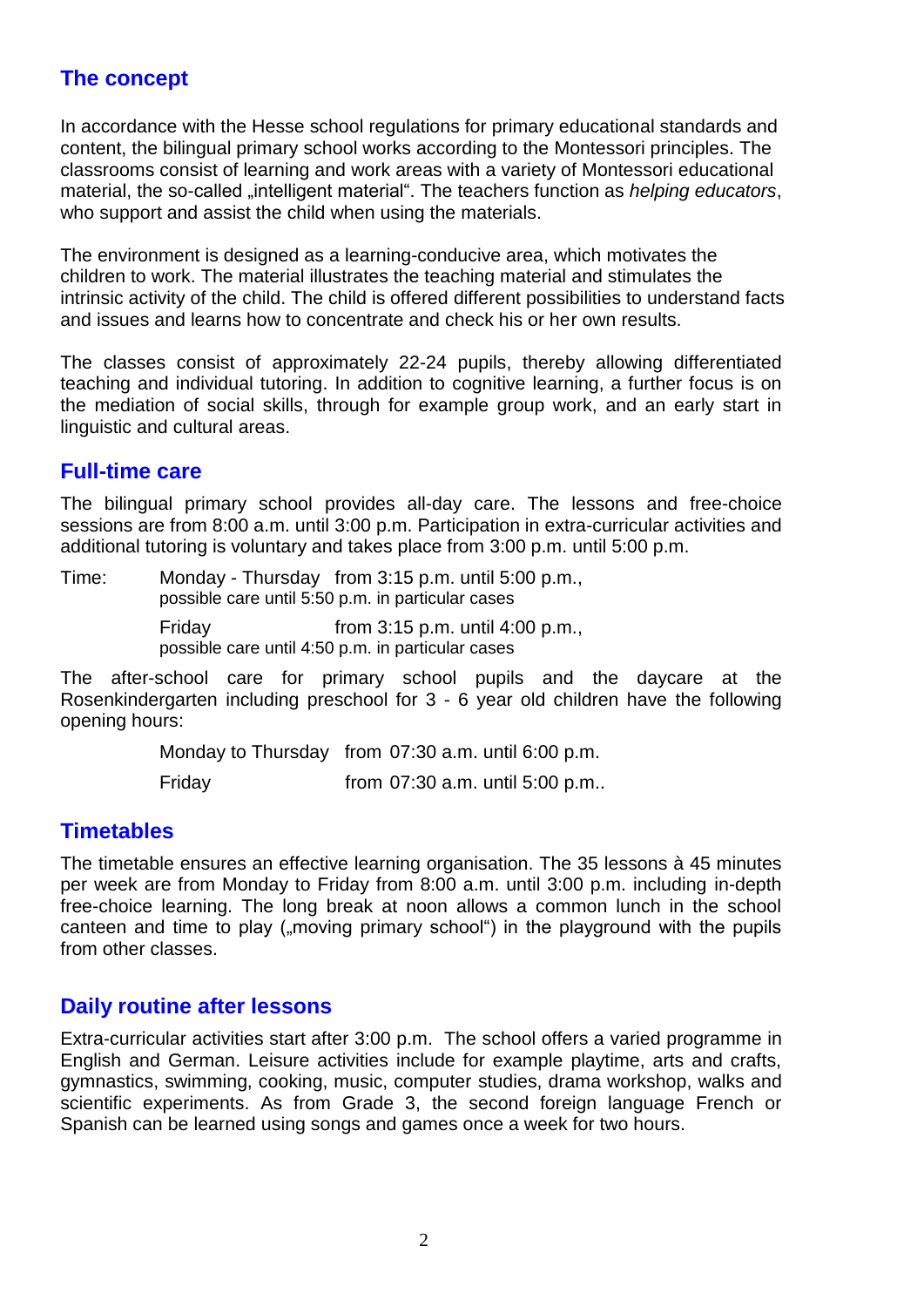# **The content**

## **What does "immersion" mean?**

Immersion means "totally plunging into" (a new language). In the bilingual education system the new language is "the working language" and the method of communication. One teacher speaks only German, the next teacher only English, in accordance with the principle "one language-one person". Everything that the "foreign language speaking" teacher says is stressed additionally with gesticulations, mimicry or pointing (showing objects). The child then understands the language, connecting the language bit by bit to the situation. This method reflects the natural way that children learn languages, regardless of whether it is the first or second language. Immersion is a recognized method for teaching children. It is a strong motivator and does not pressure the child to perform. Immersion is not overwhelming for any child. Children in pre-school and primary schools often enjoy immersion lessons more than German language lessons due to the fact that the immersion method is extremely versatile.

The main objective of the teacher is to convey the content of the lesson and not the language. The language is a transmitter.

The "mother tongue" (first language) is not neglected, but positively influenced by the increased number of teaching hours.

In the third grade the second foreign language (French or Spanish) is introduced for one hour in the morning; in the extra-curricular activities in the afternoon two hours per week.

## **Subjects and content**

The teaching is based on the new core curriculum in Hesse for the primary educational standards and content areas - supplemented by additional hours.

The subjects mathematics, science, art, textile design, physical education and music are partially taught bilingually.

The entire foreign language teaching content (English) is approximately 35 %. This percentage can be increased if the chosen extra-curricular activities are also held in English.

Beginning in the 3<sup>rd</sup>grade, students are taught one lesson in French or Spanish.

The artistic sector plays an important role in school life and is complemented by recorder and Orff's instrumental lessons, dancing, choir and a drama group from  $2^{nd}$  and 3<sup>rd</sup> grades. At times these lessons are taught bilingually.

Through increased deployment of teachers, the school also offers – from  $2^{nd}$  grade onwards - weekly two-hour morning tutorials for differentiated teaching – for German, mathematics and other subjects.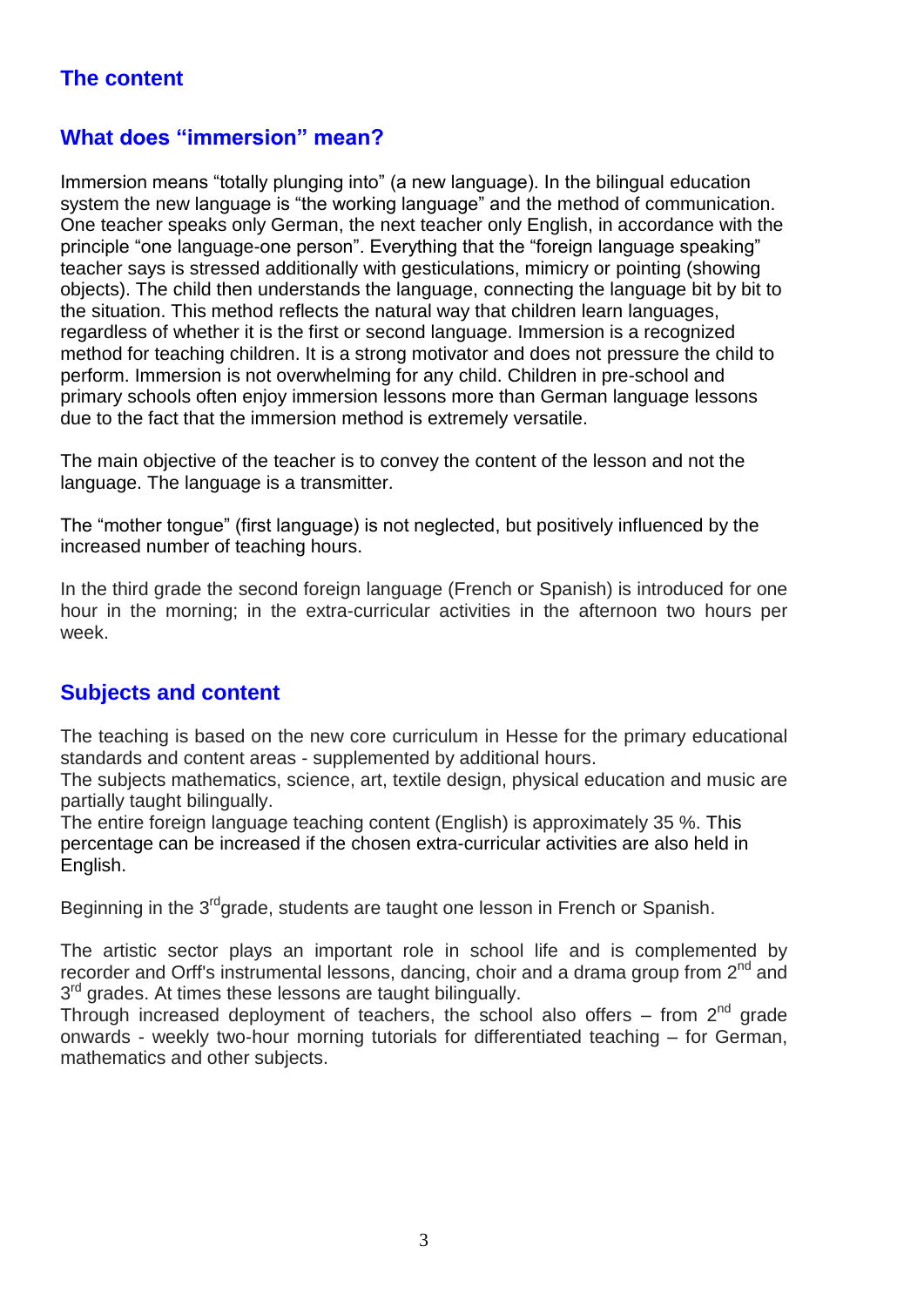## **Linguistic competence**

Bilingual education gives the pupils a better language competence in later years. Contact in primary schools with the new language should be without pressure, versatile, authentic and consistent to ensure successful language learning. This method should be continued constantly for several years in order to succeed.

### **Assessment**

Two principles apply in the assessment of teaching in the **second language** and **bilingual education**:

1. The natural language development in the second language is taken into consideration. In the immersion method, it is assumed that the acquisition of a second language occurs in the same pattern as the acquisition of the first language.

In the subject *English*, assessment is based on content, expression and language accuracy in terms of detectable learning progress.

2. Marks for bilingual school subjects are noted in the German report card. The English proficiency (for example use of the technical terms) is detailed in the supplementary certificate. The willingness to speak is encouraged and supported. Linguistic errors are only corrected casually. In mathematics, the English language tasks duplicate the German tasks. The English language is stressed as a means of transport. Beginning in  $3<sup>rd</sup>$  grade, the tests in bilingual subjects also contain a proportionate amount in English. This of course excludes the subject German.

Bilingual subjects (for example science, mathematics) are usually taught by two teachers.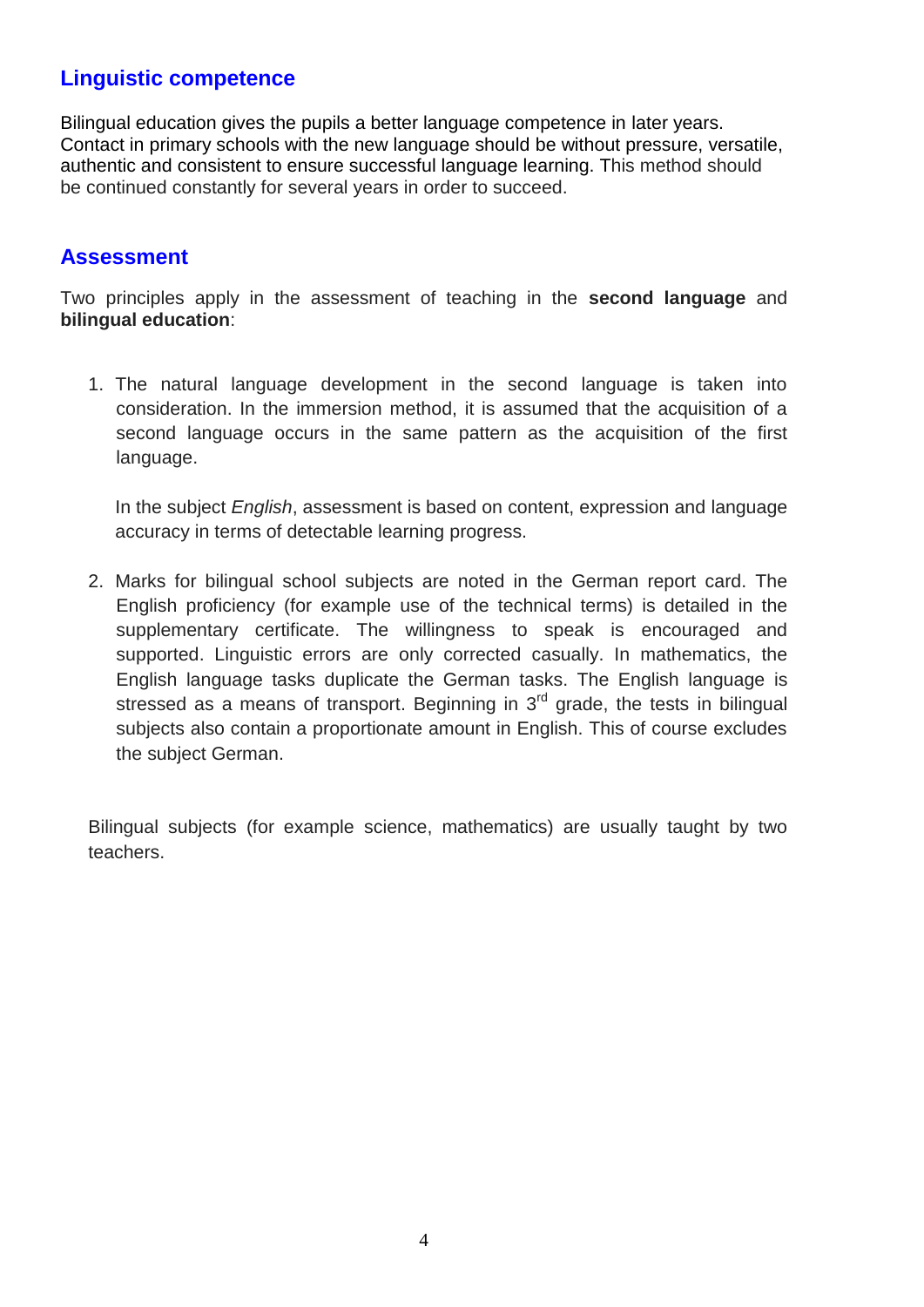# **Timetable**

| <b>classhours</b>        | times                      | content                                                                                                                                      |  |
|--------------------------|----------------------------|----------------------------------------------------------------------------------------------------------------------------------------------|--|
| 1. hour                  | $8:00$ a.m. $-8:45$ a.m.   | specialized lesson                                                                                                                           |  |
| 2. hour                  | $8:45$ a.m. $-9:30$ a.m.   | specialized lesson                                                                                                                           |  |
| break                    | $9:30$ a.m. $-10:00$ a.m.  | breakfast, break                                                                                                                             |  |
| 3. hour                  | $10:00$ a.m. $-10:45$ a.m. | specialized lesson                                                                                                                           |  |
| 4. hour                  | $10:45$ a.m. $-11:30$ a.m. | Free-choice for in-depth learning                                                                                                            |  |
| break                    | $11:30$ a.m. $-11:45$ a.m. |                                                                                                                                              |  |
| 5. hour                  | 11:45 $a.m. - 12:30$ p.m.  | specialized lesson                                                                                                                           |  |
|                          |                            |                                                                                                                                              |  |
| Lunchtime                | $12:30$ p.m. $-1:30$ p.m.  | Lunch break                                                                                                                                  |  |
|                          |                            |                                                                                                                                              |  |
| 7. hour                  | 1:30 p.m. $- 2:15$ p.m.    | specialized lesson                                                                                                                           |  |
| 8. hour                  | $2:15$ p.m. $-3:00$ p.m.   | specialized lesson<br>Or free-choice for in-depth learning                                                                                   |  |
| break                    | $3:00$ p.m. $-3:15$ p.m.   |                                                                                                                                              |  |
| <b>Monday-Thursday</b>   | $3:15$ p.m. $-5:00$ p.m.   | games, extra-curricular activities<br>(also in the English language,<br>additionally from 3rd grade onwards:<br>1x weekly Spanish or French) |  |
| <b>Friday</b>            | $3:15$ p.m. $-4:00$ p.m.   |                                                                                                                                              |  |
| <b>Monday - Thursday</b> | 5:00 p.m. $-6:00$ p.m.     | After-school care for urgent needs                                                                                                           |  |
| <b>Friday</b>            | 4:00 p.m. $-5:00$ p.m.     | After-school care for urgent needs                                                                                                           |  |

## **Bilingual timetable 1st grade**

Please ask for the timetables of 2nd-4th grade

| <b>Subjects</b>                   | monolingual |                         | bilingual          |  |
|-----------------------------------|-------------|-------------------------|--------------------|--|
|                                   | German      | <b>English</b>          | (German / English) |  |
| <b>Religion</b>                   | $\mathbf 2$ |                         |                    |  |
| German                            | 6           |                         |                    |  |
| <b>Cursive writing</b>            |             |                         |                    |  |
| <b>Science</b>                    | 1           |                         | 1                  |  |
| <b>Mathematics</b>                | 3           |                         | $\overline{2}$     |  |
| Arts, crafts and textile design   |             |                         | 1                  |  |
| Music, flute, Orff instruments    | 1 or $2$    |                         | $1*$               |  |
| Sports / PE                       | 2 or 1      |                         | $1*$               |  |
| Dance and movement                |             | 1                       |                    |  |
| <b>English</b>                    |             | 5                       |                    |  |
| Free-choice and in-depth learning | 4           | $\overline{\mathbf{2}}$ | 1                  |  |
|                                   |             |                         |                    |  |
| total                             | 21          | 8                       | 6                  |  |
| <b>Total amount of lessons</b>    |             | 35                      |                    |  |

 **\* either Music or Sports/PE bilingual**